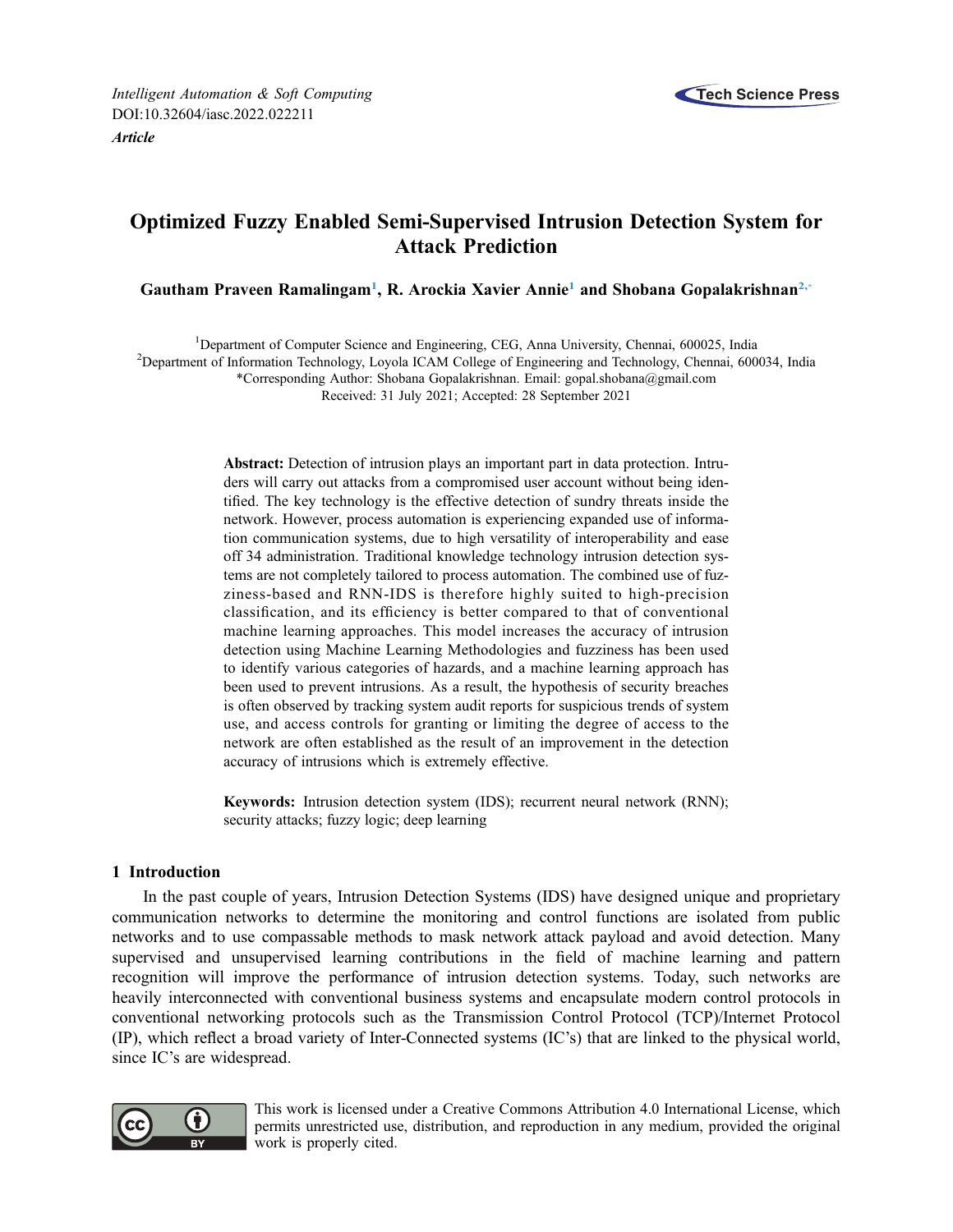Yin et al. [\[1\]](#page-12-0), a major scientific advance in the field of information technology will consider an attack that may be a continuous invasion or an intrusion that has already existed. They built intervention to determine whether or not the network traffic operation is normal. Chen et al. [[2](#page-12-1)], suggested a system for detecting unknown attacks. The special data set is used to assess the functionality of all classification techniques for the identification of unknown attacks with the benefit of cumulative records (training examples) of known attacks. Ashfaq et al. [\[3\]](#page-12-2), the key research is conducted on a single hidden layer feed-forward neural network (SLFN) [[4](#page-12-3)–[6](#page-12-4)], to have a fuzzy membership vector function in [\[7\]](#page-12-5), and sample categorization function (low, medium, and strong fuzzy values) on unlabeled samples has been done using a fuzzy function [[8](#page-12-6)]. After incorporation into the initial training collection of each division, the classifier shall be retrained separately for reducing the classification error rate. The clustering learning algorithm is looking for correlations between clustering instances and is useful in identification of attacks. Chen et al. [[9](#page-12-7)], implemented an integral of the Laplacian smooth twin function on the support vector machine to make these squares differentiable and is further optimized to solve the system effectively, which converges globally and quadratic. Proceedings that belong to a certain cluster are assumed to have evolutionary characteristics indicated in [\[10](#page-12-8)], or properties such that the same class may allow unsupervised learning and semi-supervised learning techniques to offer a higher alternative to extending the reliability of the IDS.

Purpose of this work is to resolve the problem of intrusion detection by offering a statistical mechanism for intrusion detection systems, based on the premise that security breaches are often identified by monitoring computer audit logs for abnormal network patterns of system use. This could be achieved by fuzziness on a semi-supervised learning approach using unlabeled samples using a supervised learning algorithm to enhance the efficiency of the classification in IDS. Intrusion identification is typically analogous to a classification problem, such as a binary or multi-class classification problem, i.e, whether network traffic activity is normal or anomalous. Through concept, the classification of artificial neural network where the connections between units form a directed process that enables the complex temporal operation of arbitrary input sequences and thus the hidden-node parameters in neural networks with random weights are chosen randomly and appropriately to determine the correlation between fuzziness created by the classification model on a bunch of samples by utilizing the concept of Ashfaq et al. [\[3\]](#page-12-2). Alfya et al. [\[11\]](#page-12-9) proposed an anomaly-based IDS countermeasure based on fuzzy classification and greedy attributes. This would aid in decreasing the dimensionality of the dataset and increasing computing efficiency by lowering the false-positive rate. The Combined Theory of Deep Learning and Statistical methods, which is used to classify both the attack category and the results, achieves greater efficiency and recognition efficiency with an occasional false positive rate, especially in the Multi-Class Classification Task. This framework will effectively boost both the accuracy of network security and the ability to recognize the type of intruder, which is why deep learning principles help to make correct intrusion decisions and help hunt for an intruder and increase performance by incorporating semi-supervised learning into the model and optimizing intrusive behavior and accuracy.

In earlier studies, a variety of approaches are based on conventional machine learning, including Support Vector Machine (SVM) [[12,](#page-12-10)[13](#page-12-11)], K-Nearest Neighbor (KNN) [[14\]](#page-12-12), Artificial Neural Network (ANN) [\[15](#page-12-13),[16\]](#page-12-14), Random Forest (RF) [[17,](#page-13-0)[18](#page-13-1)] and others [\[19](#page-13-2)–[21\]](#page-13-3), which have been suggested and achieved success in the intrusion detection system.

Ashfaq et al. [[3](#page-12-2)], introduced an alternative Semi Supervised Learning algorithm named Semi Supervised Learning using privileged knowledge. Their solution increases the classifier's precision by leveraging details on residual distribution geometry found in unlabeled data and privileged experience to maximize learning performance. Experimental studies have demonstrated that tests between low and high levels of fuzziness plays a significant role in increasing the accuracy of the IDS by preliminary work by categorizing the data according to the quantity of fuzziness.

Denning et al. [\[22](#page-13-4)], proposed a Deep Learning-Based Approach on an NSL-KDD benchmark dataset consisting of sensitive information which is used on a network intrusion detection system [[20\]](#page-13-5). On the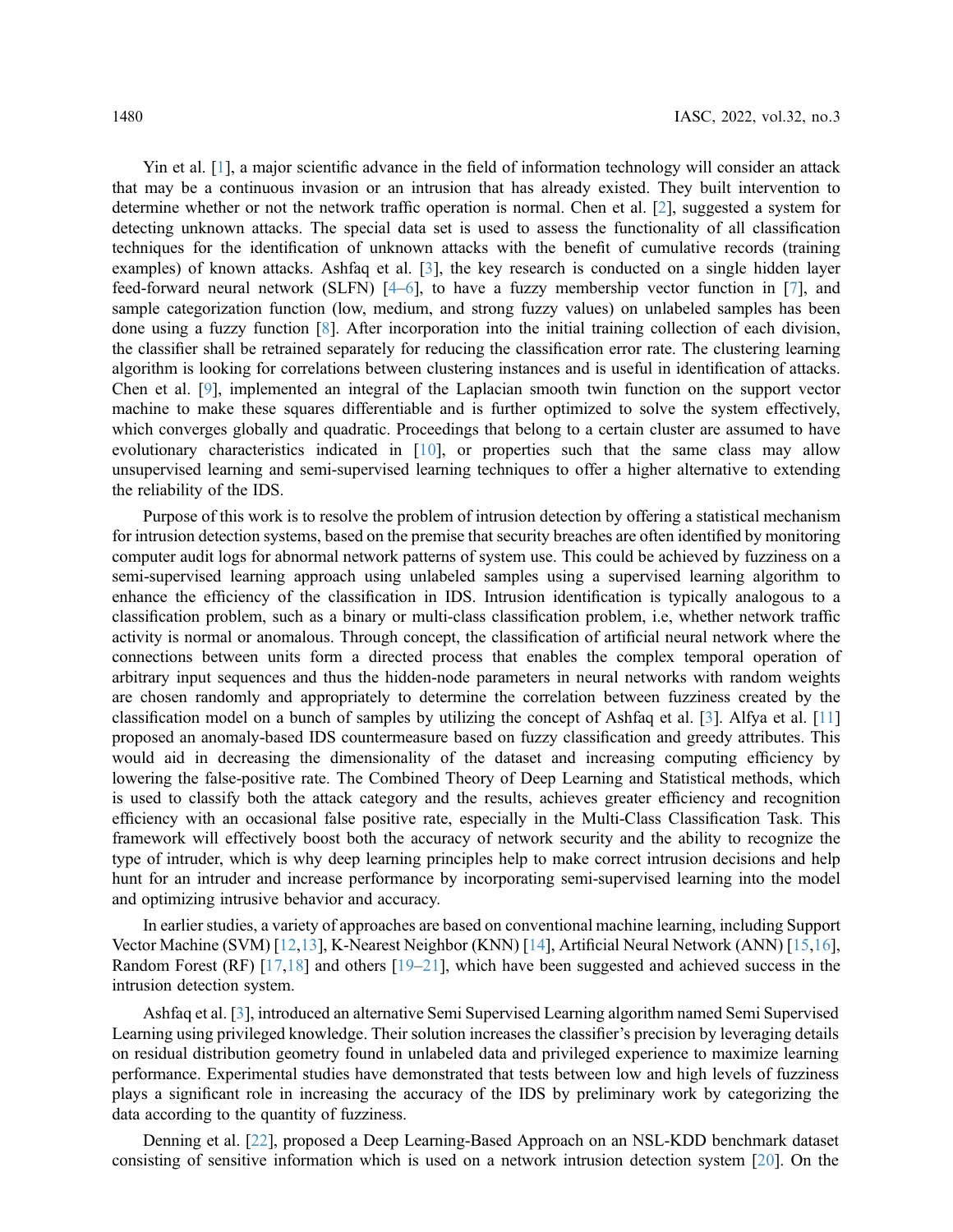NSL-KDD data collection, the repeating neural networks have built up a directional loop that can store the historic information and apply it to the current output, i.e., the conventional neural feed-forward networks [[6](#page-12-4)]. Previous data is typically compared to this series production, and nodes between neural network hidden layers are no longer connected; instead, relationships are necessary. Not only the output of the input nodes, but also the output of the input nodes, is considered for processing. The final secret layer is on the inside of the hidden layer which specifies a variety of techniques such as Fuzziness Algorithm, Neural Network with Random Weights, Divide and Conquer Strategy, Numerical Form, Forward Propagation, Weight Update and Classification and Advanced Deep Learning Neural Network Model for Intrusion Detection Systems. Javaid et al. [[23\]](#page-13-6), his work has provided IDS through similar Deep Learning method that has performed well in detection accuracy. Similarly, Liu et al. [[24\]](#page-13-7), has implemented a robust regression approach to the learning of discriminatory character-based learning descriptors, which is the most rational way of getting potential features from the dataset and the other handcrafted and learned functions used for classifying the threats.

# 2 System Design

The proposed methodology to intrusion detection shown in [Fig. 1](#page-3-0): The focus is on a semi-supervised learning approach and a fuzzy-based framework by using unlabeled samples backed by supervised learning methods to improve the efficiency of the IDS classifier and a deep learning [[25\]](#page-13-8), approach to intrusion detection using recurrent neural networks. It is designed to detect an invasion, and also to detect an ongoing invasion or invasion that has already occurred. It is generally used for the analysis of Signature based attacks and Anomaly based attacks. Here, the machine learning techniques are used to detect a variety of threats which can allow the network administrator to take appropriate measures to prevent intrusions. This can be achieved by a hybrid fuzziness method based on semi-supervised learning and a machine-based classification approach implemented to the NSL-KDD data set through a sophisticated connecting architecture. These concepts are applied in such a way as to accurately measure time as a whole, based on the presumption that potential threats will be identified by reviewing system reports for unusual patterns of system use thereby improving the accuracy of the intrusion and if an attack is detected or suspicious behavior is detected, the warning will be sent to the administrator. This invasion and maybe even Denial of Service (DoS), User to Root (U2R), Probe (Probing) and Root to Local (R2L) are some forms of attacks that will be listed. It was therefore also planned to examine the propagation of traffic over the entire subnet and to match the traffic transmitted over subnets to the library of documented attacks.

The work focuses on the Intrusion Detection methodology that utilizes the Fuzzy-based Semi-Supervised Learning and Deep Learning Principles. This can be done by sniffing out network packets. Network packets are also the Transmission Control Protocol (TCP), the User Datagram Protocol (UDP) or the Internet Control Message Protocol (ICMP). For this reason, the NSL-KDD dataset [\[26](#page-13-9)] has been used. It consists of the following network packet information: Length, Protocol type, Service type, Flag, Source Byte, Destination Byte, Server Count, Source Error Rate, Receiver Error Rate, Server Error Rate, Error Fragment and so on. These information systems can use a broad range of technology, such as distributed data management systems, encryption and security mechanisms, access control and web services. Tavallaee et al. [\[27](#page-13-10)], have been statistically defined and identified a variety of defects inside the original KDDCUP′99 dataset have been statistically described and established which adversely affect the effectiveness of the analyzed mechanism and have incorrect anomaly detection schemes. They proposed better data collection in the NSL-KDD data set to solve these concerns and provided a more realistic comparative system using various classifier models. There are various types of attacks in the enhanced dataset, a rank mark indicating an instance's position is either normal or an attack. The NSL-KDD dataset [[25](#page-13-8)–[27\]](#page-13-10) comprises 41 features and 1 class label for each traffic record, including some essential features (from 1 to 10), content features (from 11 to 22) and traffic features (from 23 to 41). Following the attacks, they were identified as Denial of Service (DoS) [\[27](#page-13-10)], User to Root (U2R), Remote to Local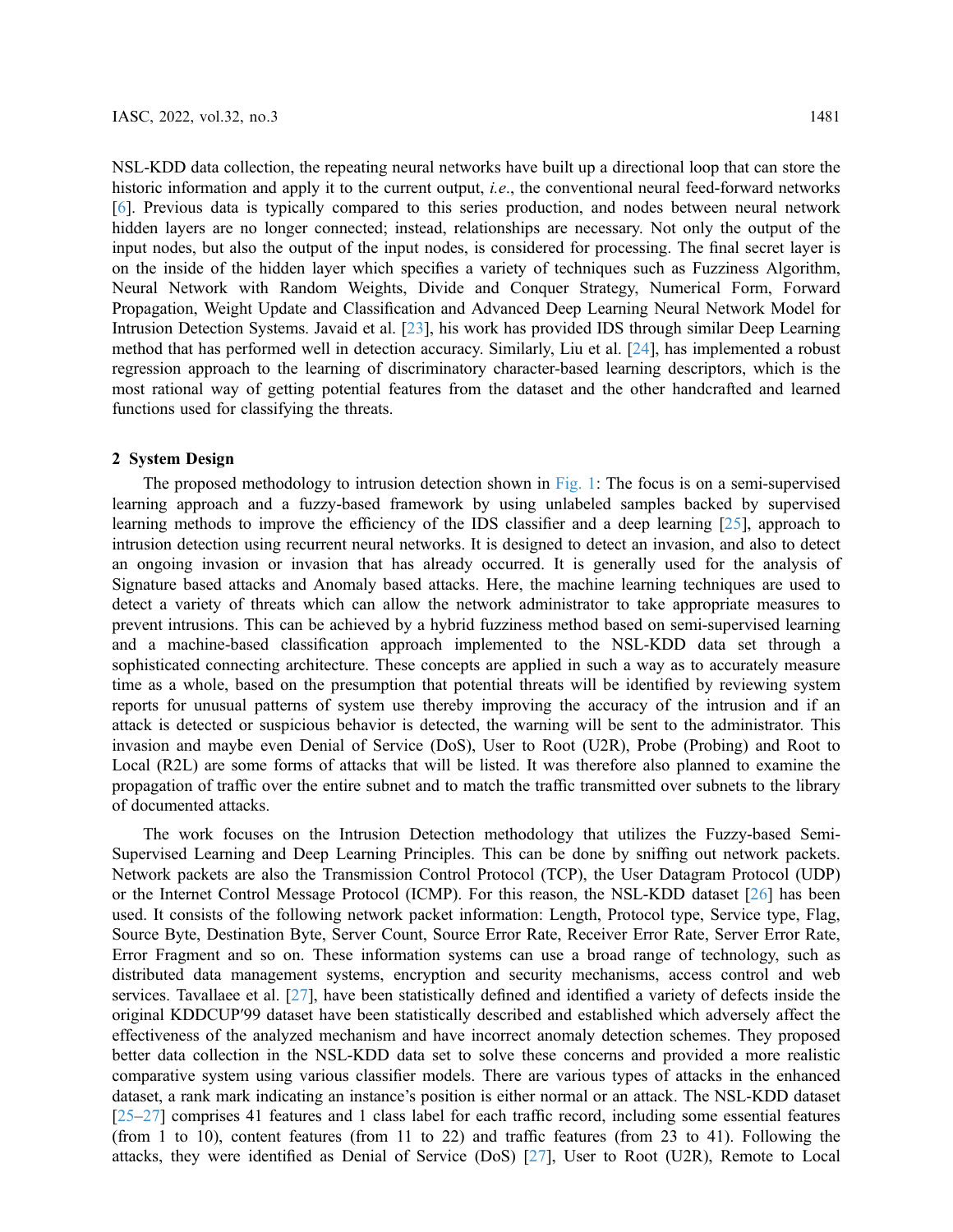<span id="page-3-0"></span>(R2L), Probing (PROBE). Hernandez–Pereira [[28\]](#page-13-11), examined the NSL-KDD dataset intrusion detection system using deep-neural networks. The system is structured to classify low-level spatial features of network traffic using deep convolutional neural networks (CNN's) and accompanied by memory followed by long-term memory (LSTM) networks to define high-level temporal features. These computational approaches rely on the assumption where the models can derive input from dynamically developed traffic features. Applications in the fields of computer vision and language processing have demonstrated, however, that deep neural networks are most advantageous in their ability to understand features explicitly from details. This research method used deep neural networks to support explicitly designed features without enabling the full use of deep neural networks.



Figure 1: Architecture diagram shows the embedded semi-supervised and fuzzy based learning model focused on improved IDS classification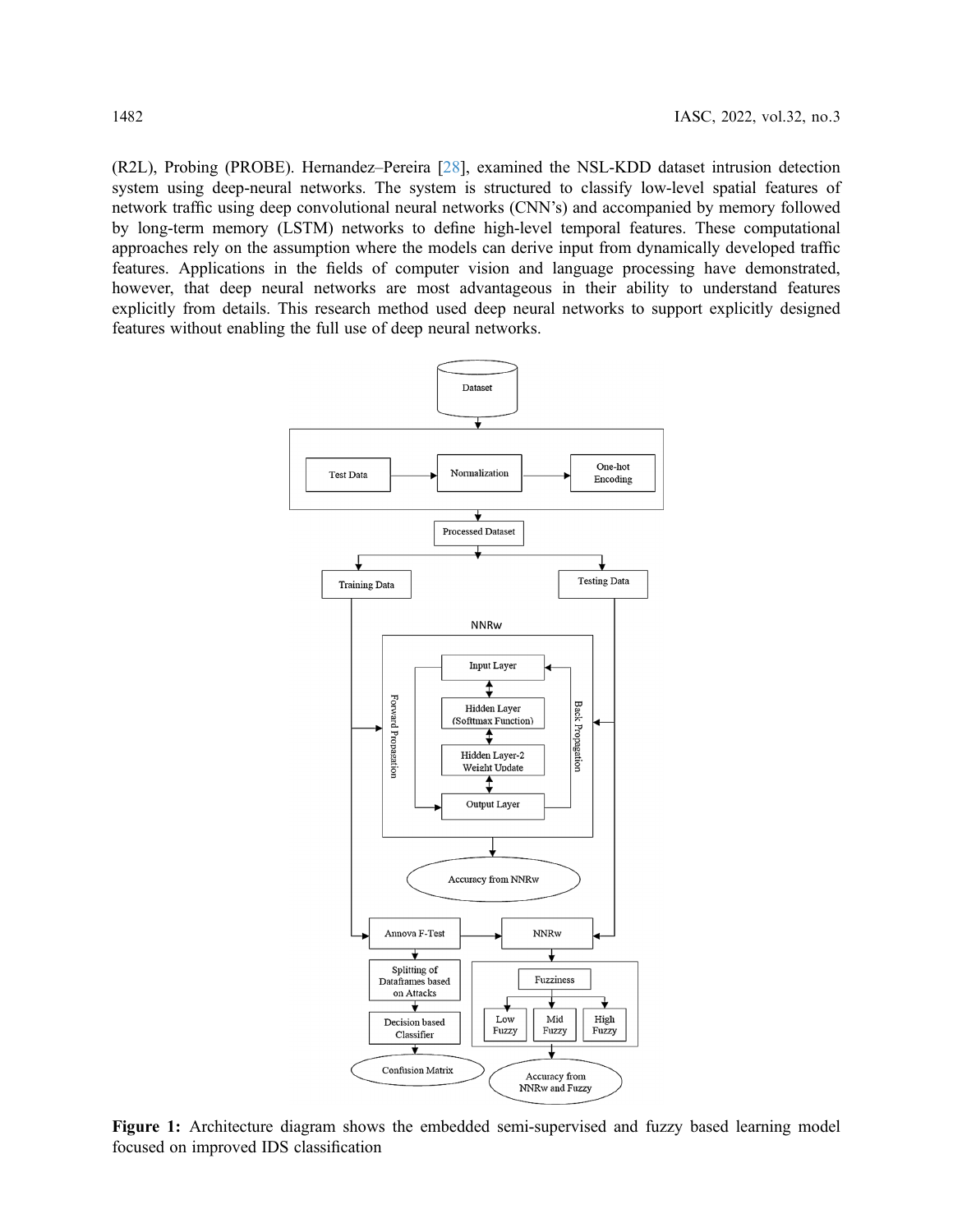#### 2.1 Data Preprocessing

Data preprocessing is a raw data preparation method suitable for a machine learning model. It includes, (i) Data Normalization and (ii) One-hot encoding.

#### 2.1.1 Data Normalization

Dimensions are a crucial consideration when utilizing deep learning. Data normalization is used to solve this problem. Because the NSL-KDD dataset has 41 dimensions with widely varying values. As a result, the min–max normalization approach is used to minimize the various dimension scales. It is scaled between [0, 1] using a linear modification of the original data. This may be accomplished using the following equation,

$$
Z_{ai}^{\sim} = (Z_{ai} - \min_{ai})/(\max_{ai} - \min_{ai})
$$
\n(1)

where  $min_{ai}$  and  $max_{ai}$ , represent the minimum and maximum values of the numeric feature  $Z_{ai}$  respectively, and  $Z_{ai}^{\sim}$  indicates that the normalized feature value is between (0,1).

# 2.1.2 One-Hot Encoding

One-hot encoding of categorical characteristics is a simple and effective encoding method. It is capable of converting the value of each category characteristic into a binary vector with just one element with a value of 1 and all other elements being zero. An element with a value of 1 indicates the presence of potential values for the category characteristic.

In the NSL-KDD dataset [[26\]](#page-13-9), the protocol feature has three distinct values, the flag feature has 11 distinct values, and the operating feature has 66 distinct values. Andresini et al. [\[29](#page-13-12)], adopted the encoding notion to present a multistage model with a neural network convolution layer and two stacked fully linked layers. To reconstruct the data anew, two Encoding notions were learned independently based on normal and attack flows. As NNRw is therefore unable to process symbolic or discrete data, different techniques may be used to transform symbolic data into continuous data without impacting output of the system. Some features like land, logged in, is host login and is guest login have values of 0 or 1, so we can treat these features in the same way as continuous features. Other elements such as protocol, operation and flag have more than two distinct values.

Ashfaq et al. [[3](#page-12-2)], we have obtained a better approach to handling all NSL-KDD dataset attack types and its categories are seen in [Tab. 1.](#page-4-0)

<span id="page-4-0"></span>

| Attack                  | Characteristics                                                                      |
|-------------------------|--------------------------------------------------------------------------------------|
| Denial of service (DoS) | Back, Ping of death, Neptune, Smurf, Land and Teardrop.                              |
| User to root $(U2R)$    | Perl, Buffer overflow, Load module and Rootkit.                                      |
| Remote to local (R2L)   | FTP write, Guess password, IMAP, Multi-HOP, Phf, SPY,<br>Wareclient and Warezmaster. |
| Probing (PROBE)         | IP-Sweep, NMAP, Port sweep and Satan.                                                |

Table 1: Attack types and its categories

Many researchers found various approaches to Indicator (or Dummy Variables) and the possibility of using symbolic functions. In our experiment, we are using the scheme suggested by Neter et al. [[30\]](#page-13-13), to deal with related functions. The flag and the repair characteristics have a variety of symbolic qualities. The scheme proposed in [[31\]](#page-13-14), would increase the dimensionality of the dataset and thus, accepted domain awareness, the clustering technique proposed by Hernandez-Pereira et al. [\[28](#page-13-11)], would also be used for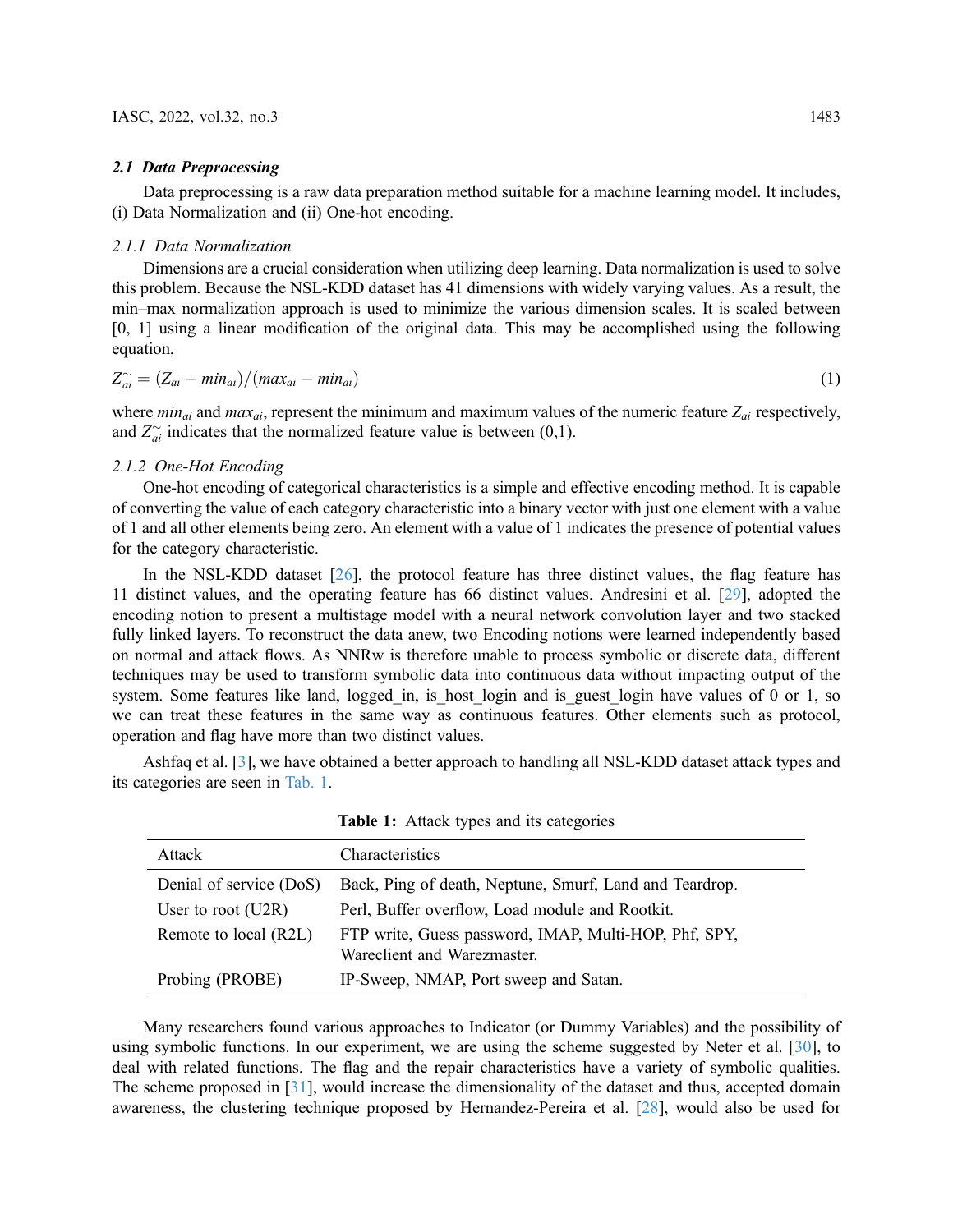group-related categories with different symbolic characteristics. Flag and Service functions are then more grouped together to scale down the dimensions before transforming these forms into indicator variables. The classification of the Symbolic features and its distinct categories will be as follows, (i) Symbolic features of the Protocol have 3 different types and they are tcp, udp, icmp. (ii) Symbolic features of the Service have 66 different types and they are smtp, ntp u, shell, kshell, imap4,... (iii) Symbolic features of the Flag have 11 different types and they are RSTR, S3, SF, RSTO, SH, OTH, S2, RSTOS0, S1, S0, REJ. (iv) Symbolic features of the Land have 2 different types and they are 0 and 1. (v) Symbolic features of the logged in have 2 different types and they are 0 and 1. (vi) Symbolic features of the is host login have 2 different types and they are 0 and 1. (vi) Symbolic features of the is guest login have 2 different types and they are 0 and 1.

According to Hernndez-Pereira et al. [[28\]](#page-13-11), the flag feature determines the relationship condition and thus the divisions of these elements are further grouped into different categories. The values of the flag and service features grouped in the dataset are defined as follows:

- The flag cluster FG1 and its groups are S0, REG.
- The flag cluster FG2 and its groups are S1, SF, OTH.
- The flag cluster FG3 and its groups are S2, RSTO.
- The flag cluster FG4 and its groups are S3, RSTR.
- The flag cluster FG5 and its groups are SH, RSTOSO.
- The flag cluster FG6 and its groups are SHR, RSTRH.
- The service cluster SG1 and its groups are telnet, ssh, etc.,
- The service cluster SG2 and its groups are ftp, tftp, etc.,
- The service cluster SG3 and its groups are smtp, imap4, etc.,
- The service cluster SG4 and its groups are http, etc.,
- The service cluster SG5 and its groups are systat, netstat, etc.,
- The service cluster SG6 and its groups are host name, domain, etc.,
- The service cluster SG7 and its groups are eco i, tim i, ecr i, urp i, etc.,
- The remaining services will be listed in SG8.

## 2.2 Softmax Function

Softmax, or generalized exponential, can be the generalization of a logistic function in which the Kdimensional vector converts the K vector of the real values into the K vector of the actual values of that sum to 1. Using this tool, the modified numeric attributes of the NSL KDD dataset are translated to real value K-dimensional vectors which are used as output prediction to a categorical probability variable. The methodology for the application of the softmax function is as follows:

- i)  $x_t$ , x is the input at time step t.
- ii) The nonlinearity function Softmax Function is applied.
- iii) A K-dimensional vector with actual values between 0 and 1 will be obtained.

# 2.3 Fuzziness Function

The word fuzziness refers to the complexity of the border between two linguistic concepts, which is focused on the linear model of the fuzzy set. It is a measure of the probability of an occurrence involving a fuzzy occurrence and suggests the use of uncertainty in mathematical theory to explain the ambiguity associated with a fuzzy occurrence. The algorithm steps to perform fuzzification is as follows: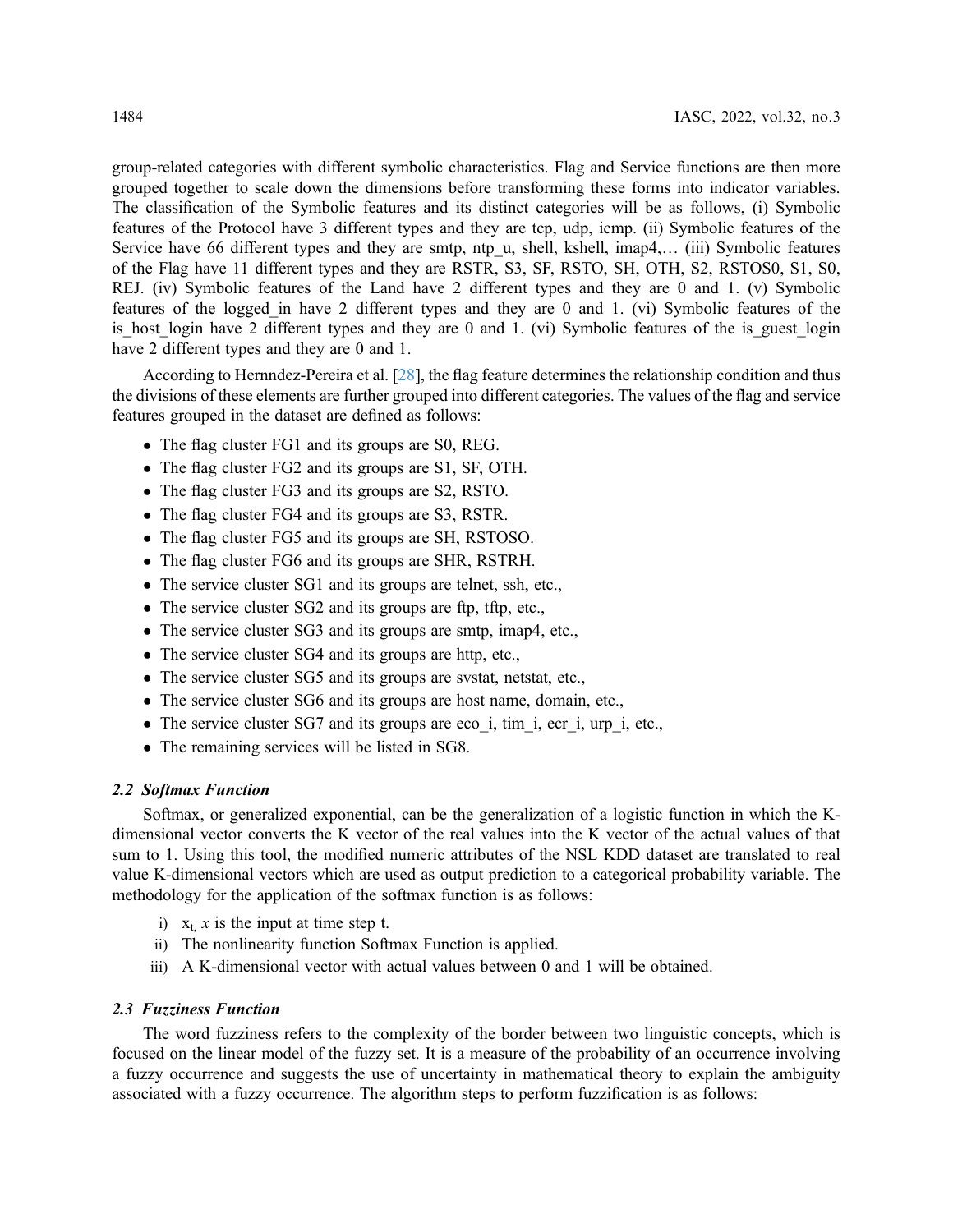- i) Let 'x' be the NSL-KDD dataset as an input of the system.
- ii) Set of fuzzy rules, such as union, intersection and negation operators, has been applied.
- iii) The input variables use the input values of the extension principal function to fuse their array to determine the level of membership function of that input value to all the fuzzy variable sets, and each law applies to some degree to the output variables, and the entirety of that input will determine the output of the system.
- iv) For each input element, fuzzification is done by extracting the degree of membership of all sets and by applying the rules when they are evaluated.
- v) The activation value is paired with the related Fuzzy Set using the min operator, which will serve as a threshold for the degree of membership of the Fuzzy Set.
- vi) Execution of the Fuzzy Rules Output Distribution Sets of all output variables will now include the inputs from each rule.
- vii) Computing fuzzy sets and variables and gaining information about the inference phase execution.

Luca et al. [\[32](#page-13-15)] also developed the probability estimation of a fuzzy occurrence and proposed the use of entropy in information theory to interpret the complexity of a fuzzy event. They considered fuzziness to be a form of complexity and also described a quantitative definition of fuzziness with non-probabilistic probability proportional to Shannon's entropy values. They also suggested three attributes where the fuzziness could be retained. These properties reflect that the level of fuzziness approaches its limit when the degree of membership of the group of each and every element is equal and its limit when each object either belongs to a fuzzy system or not at all. In this analysis, fuzziness is known to be a form of cognitive complexity resulting from the transformation of uncertainty from one linguistic element to another, where linguistic terminology is a fuzzy set defined in a certain universe of discourse. Based on the fuzziness value, the collections are divided into three groups: Low-fuzziness group, Mid-fuzziness group and High-fuzziness group.

Bridges et al. [[33\]](#page-13-16) had developed a system to detect both irregularities and abuse of the network by incorporating genetic algorithms and Fuzzy data mining technologies. Artificial intelligence approaches are now becoming the most popular in terms of their potential to adapt and improve, making them more reliable and efficient in addressing a wide variety of unpredictable problems using the most important network functionality of this approach and using the Genetic Algorithm to find the most appropriate fuzzy function parameters.

#### 2.4 Neural Network with Random Weights (NNRw)

Artificial neural networks are trained by a probabilistic optimization technique known as stochastic gradient descent. It uses randomness to find a strong enough range of weights for the particular mapping function from inputs to outputs in the data that is being learned which has been proposed through a parallel learning structure and parameters. During learning, any node that contributes to the highest reduction of error throughout the system will be removed from the hidden node and added to the current network. As a result, the precision or accuracy of the IDS will be calculated.

De Luca et al. [\[32\]](#page-13-15), believed that fuzziness was a concept of sophistication and also established a nonprobabilistic quantitative definition of fuzziness comparable to the information entropy of Shannon. They also proposed three features where the fuzziness could be preserved. These properties demonstrate that the degree of fuzziness should be as high as possible when the membership function of each entity is equal and its minimum if each element belongs to a fuzzy set or not at all. Random Vector Functional Link network, which integrates random hidden layer weights and biases, and it is a direct link between the input layer and the output layer. The membership vector function of each unlabeled sample we obtain during this step is further used to obtain F(V) fuzziness. Based on the fuzziness value, the samples are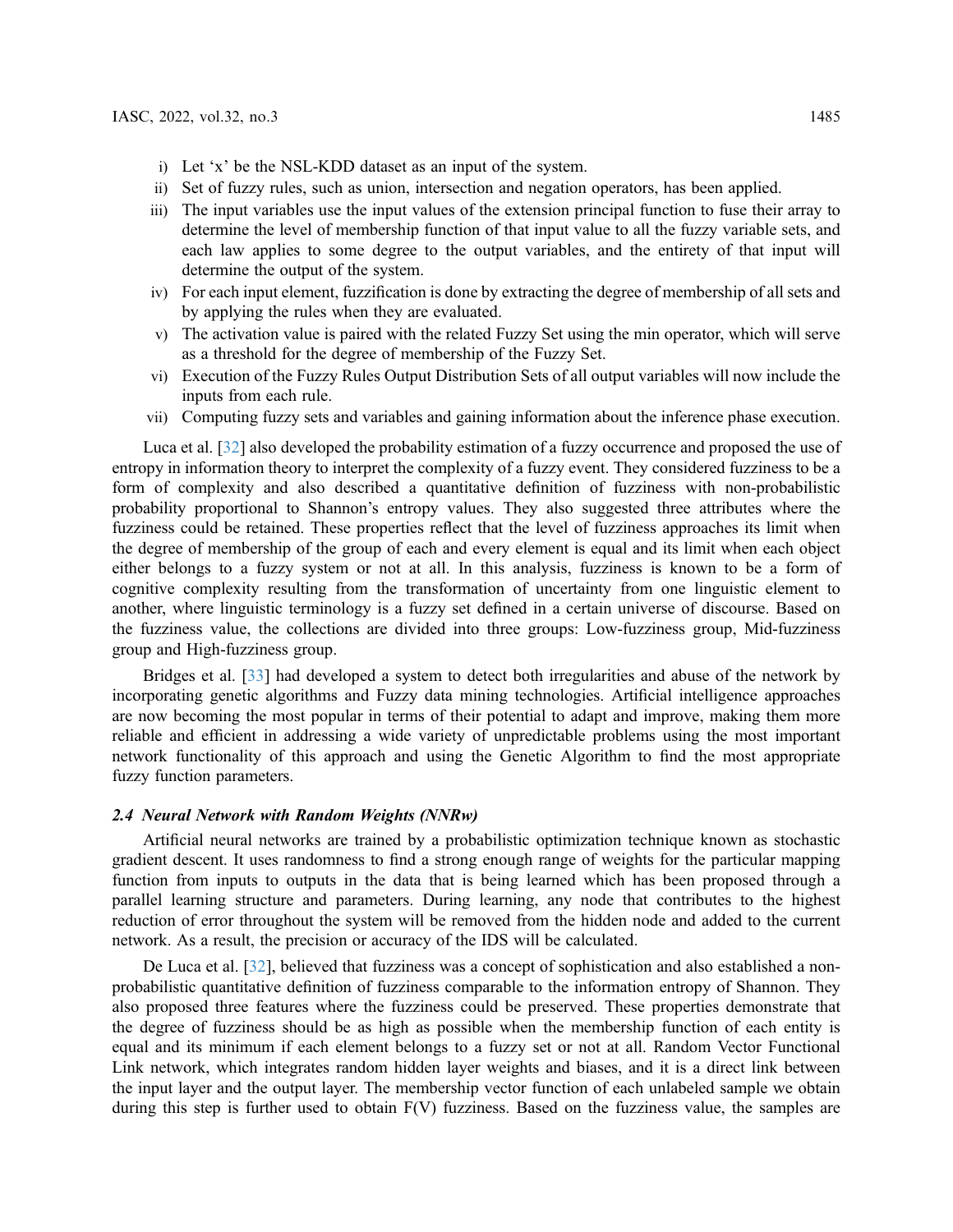categorized into three categories, i.e., the low fuzziness group FGLow, the mid fuzziness group FGMid and the high fuzziness group FGHigh, respectively, and the samples are taken from the FGLow and FGHigh fuzziness groups.

Since, NNRw: From NSL-KDD dataset,  $X = \{(x_i, t_i) | x_i \in R \text{ n}, t_i \in R \text{ m}, i = 1,..., N\}$  and a hidden node output function g (w, b, x), and number of hidden nodes L. The Methodology for NNRw is as follows:

- i) Input parameters  $w_i$  and  $b_i$  are randomly chosen where  $I = 1...L$ .
- ii) Compute the matrices of neural network throughput H.
- iii) Calculate the generated output weight  $\beta$ .

# 2.5 Anova F-Test

Anova F-Test is a mathematical tool used to test the discrepancy between two or more groups. It is an optimization in which all Ts research samples were split into three groups according to the degree of fuzziness and in the initial training set of Tr, the group with the highest precision was added. The readjustments were carried out with the most recent instruction set Tr′. Their proposed approach is considered to be a Semi-Supervised Learning method in which the learning process requires some samples with unknown labelling with low fuzziness.

In this, Tr: Labeled dataset  $(x_i, y_i | 1 \le i \le N)$ , Ur: Unlabeled dataset (Ui,  $1 \le i \le U$ ), Ts: Test dataset (ti, yi  $| 1 \le i \le K$ ) and the Classifier of Neural Network with Random Weights with the hidden node output function [[34](#page-13-17)] of  $g(z) = 1/(1 + e^{-z})$  used to calculate the accuracy using the hidden nodes. The methodology for the Anova F-Test is shown below:

- i)  $F' = Classifier of NNRw (Tr).$
- ii) Generate the F′(U).
- iii) Get membership vector V for each unknown label from F′(U).
- iv) Determine the Fuzziness value from each U sample.
- v) Sample categorization for FGLow, FGMid, and FGHigh.
- vi) Tr new =  $Tr + (FGLow + FGHigh)$ .
- vii)  $F' = Classifier of NNRw (Tr new).$
- viii) Generate F′(Ts).

## 3 Testing

Testing, model contains two components, Forward Propagation and Back-propagation. Forward Propagation is responsible for the determination of target value, and Back Propagation is responsible for transferring residuals obtained to modify weights that are not inherently separate from standard neural network training. In this, the forward distribution of input data would be fed across the network in the forward direction. Input data were accepted from each hidden layer, processed according to the activation function, passed towards the next layer, and back-propagation is commonly used to train neural networks. When the neural network is initialized, its individual members, called neurons, are weighted. The inputs are loaded, passed into the neurons network, and the network generates output for each, provided the initial weights. As a result, the consistency of the IDS is achieved.

## 3.1 Forward Propagation

Schmidt et al. [\[35](#page-13-18)], who have previously investigated the effect of the genetic algorithm initialization on the effectiveness of single-layer neural feed-forward networks for generalization. Experimentally, it has been shown that a single layer feed-forward neural network can improve efficiency by selecting the random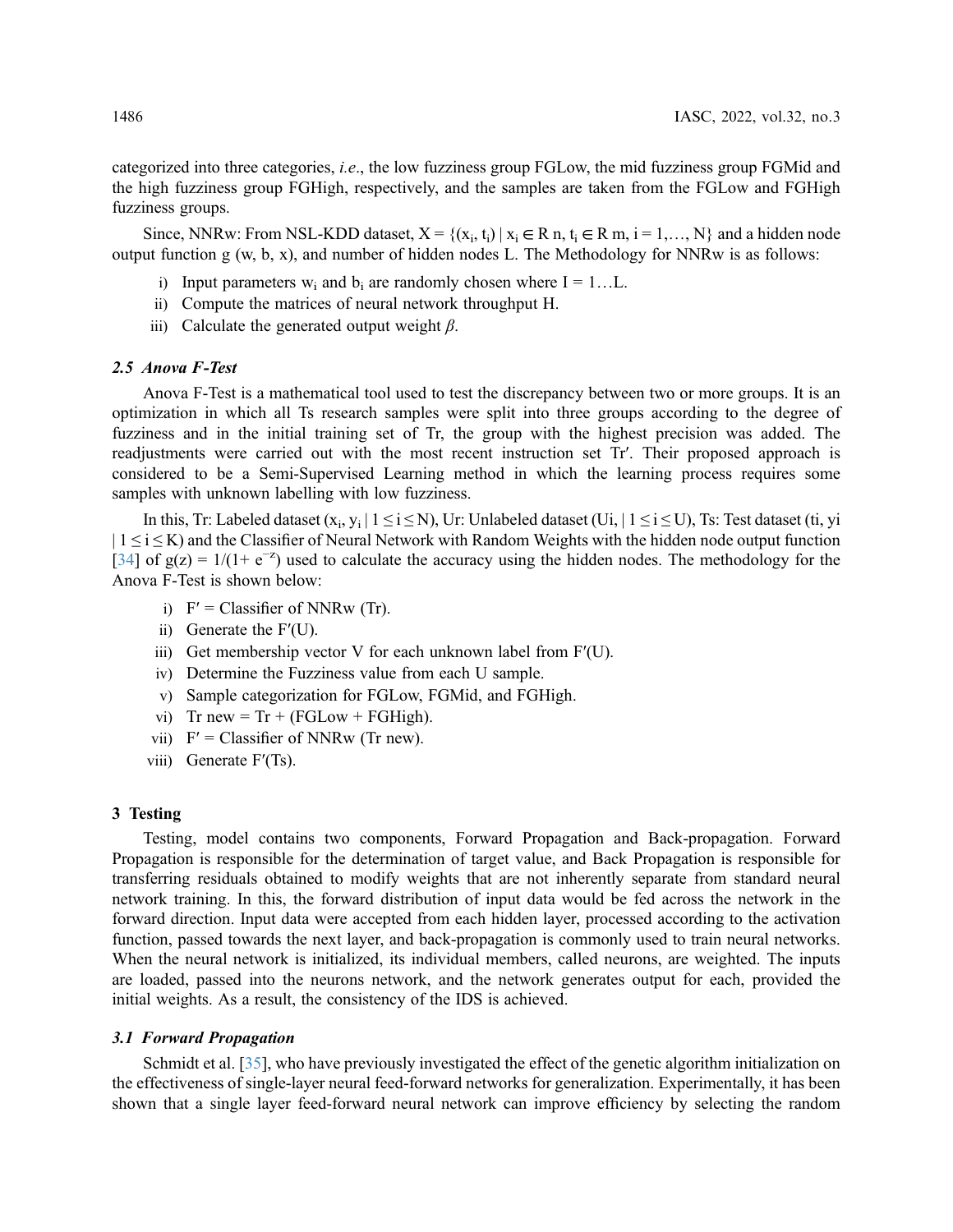weights associated with the input layer and by evaluating the weights of the output layer and Blum et al. [[34\]](#page-13-17), suggested a method to improve bias in estimating the generative model from the classification model by measuring the generative model from both labelled and unlabeled data by modelling the missing labels from a hidden variable within the mixed theoretical model. The research thus requires the non-iterative processing of neural networks by randomness. Amiri et al. [[36\]](#page-13-19), concluded that the weights of the output layer are substantially more significant than the weights contained in the convolution neurons of the single layer feed-forward neural network.  $W_{hh}$  is the hidden-to-hidden weight matrix,  $W_{vh}$  is the hiddento-output weight matrix, and bh and by are the bias vectors. This sequence of predictions could be made. The methodology is as explained below:

- i) From the initial information as input X, rendered to propagate into weight parameters, it is important to update each hidden layer ( $W_{hx}$ ,  $W_{hh}$ ,  $W_{vh}$ ) present in and produce the intermediate value output of every node.
- ii) Calculate the Activation function to the Intermediate output value for the duration of the vector.
- iii) Sigmoid Function needs to be implemented for regularization.
- iv) Weight improvement of bias in the regularization process has been carried out.
- v) Compute the Softmax function, each and every node in and out of the hidden layers.

# 3.2 Weight-Update Algorithm

The weight update algorithm in  $[37]$  $[37]$ , applicable to a broad range of difficulties in learning and optimization. The process will have a probability distribution of weight over a given set, which is modified recursively by the law of multiplication. The study of these algorithms focuses on quantifying the change in the potential exponential equation. The mechanism of changing multiplicative weights is the algorithmic technique most commonly used for decision-making and prediction.

Yam et al. [\[37](#page-13-20)], had a method to initialize neural network weights prior to back-propagation training. Similarly, a neural network with a random weight randomly initializes convolutional layers and is fitted using a generalized-inverse layer. From this, it can be shown that many proposals have been proposed for randomizing the hidden layer throughout the Neural Network, including the Random Vector Functional Link (RVFL) network, which incorporates arbitrary hidden layer weights and biases, and the possible correlation between the input layer and the output layer. For a weight update algorithm, a single training pair  $(x_i, y_i)$  is defined as  $f(\theta) = L(y_i; \hat{y}_i)$ , Where L is a distance function that calculates the difference between predictions and unique labels yi. Let η be the training rate of the system and K is the number of existing implementations of the system. The methodology to perform weight update is as follows:

- i) for i from k down to 1 do
- ii) Measure the cross-entropy between the output value and the input value:
- iii) Compute the partial derivative with respect to  $\theta_i$ :
- iv) The weight adjustments can be done for every node in the neuron:
- v) end for

# 3.3 Backpropagation

Backpropagation, supervised learning of artificial neural networks, which measures the gradient of loss of feature in relation to the weights of a single input network–the output of a single training pair, and calculates the discrepancy between the  $y_i$  reductions and the individual points. The steps to perform backpropagation are as follows: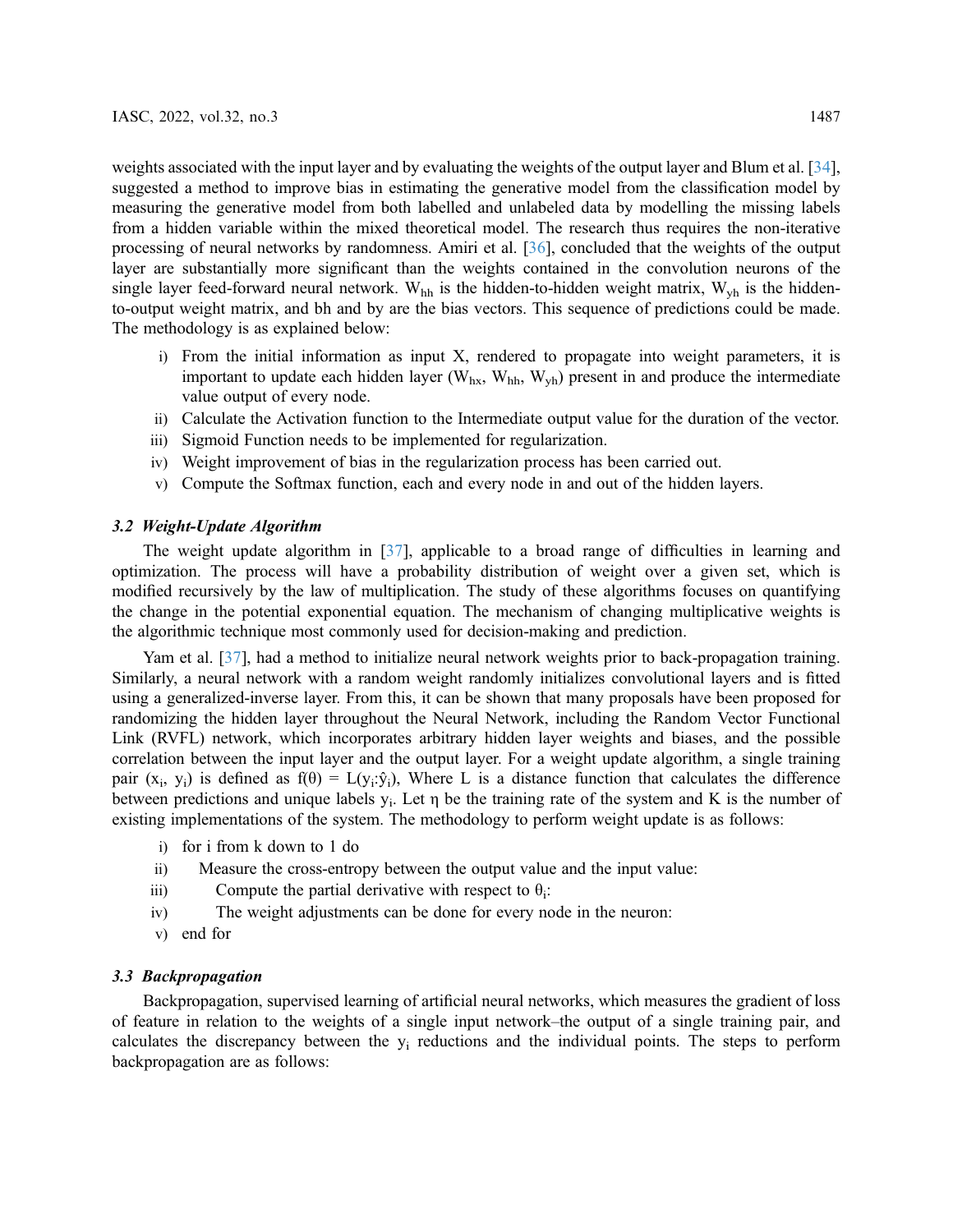- i) Initiate the link with weights to small random values.
- ii) The test activation function of the sequence and the related output source T to the network has been fixed.
- iii) For each neuron 'i' determines the output of the neuron by exponential function for each layer from the input to the output layer.
- iv) Obtain output values.
- v) Calculate the estimation error in the backward order from output to input layer for each node in each layer.
- vi) For every node in the neuron, weight changes would be carried out.

# 3.4 NNRw Prediction

The aim of neural networks is to increase the performance of classifiers in the successful identification of invasive behavior. Zhou et al. [[38\]](#page-13-21), have developed a methodology for applying Semi-Supervised Learning on a directed graph, and the framework of the nodes along with the projection of the boundaries will be taken as a key point. This algorithm takes the directed graph and the label collection as input, and the function is computed using the labelled vertices to identify unmarked vertices. This function can also be used as a variable selection of the directed graph in the absence of labelled instances. Predicted values by classification will be given as input and output to Classify and Forecast Accuracy. The NNRw prediction is as follows:

- i) From the set of U predicted data from the updated weights, and a set of I values from classification.
- ii) Let R be the matrix of size  $|U| \times |I|$  that contains all the predictions that the data have assigned to the network packets, used for identifying the Intrusion.
- iii) To get the prediction on an intrusion, calculate the dot product of the two vectors.
- iv) The error between the estimated prediction and the real prediction, can be calculated for the useritem pair.
- v) Compute minimizing error to modify the gradient values from the current values.
- vi) Compute two matrices ie., P and O such that  $P \times Q$ .

## 4 Results and Discussions

Accuracy is the most critical element in assessing the efficiency of intrusion detection by ensuring that the information is accurate and without distortion. "[Fig. 2:](#page-10-0) The accuracy of each attack namely, DoS, Probe, R2L and U2R are shown separately as [Figs. 2a](#page-10-0)–[2d](#page-10-0) respectively, which is present in the NSL-KDD dataset can be seen". In addition to those various parameters were also used namely, True-Positive (TP), False-Positive (FP), True-Negative (TN) and False-Negative (FN), Confusion Matrix, Accuracy, Recall, F1 Ranking. Dependent on the same benchmark, using NSL-KDD as the test range, the experimental findings suggest that for both binary and multiple classifications, the intrusion detection fuzziness model has spent more time testing, but using GPU acceleration will minimize training time in [[16\]](#page-12-14). These studies have demonstrated that the system is capable of detecting both recognized and new modes of traffic, while at the same time having fair detection rates and false positives. In addition, the experimental results showed that the reliability of the system was improved after the latest attacks had been updated.

As far as, the main purpose behind our work is not only to locate the smallest mistake in classification, but also to try to identify a model that must be able to integrate new data that preserves its good generalization capabilities. We calculate the fuzziness of each unmarked sample given by the classier and try to discover its relationship to misclassification in order to enhance the accuracy of the system. Thus, experimental results indicate that samples belonging to the low and high fuzziness classes play a significant role in increasing the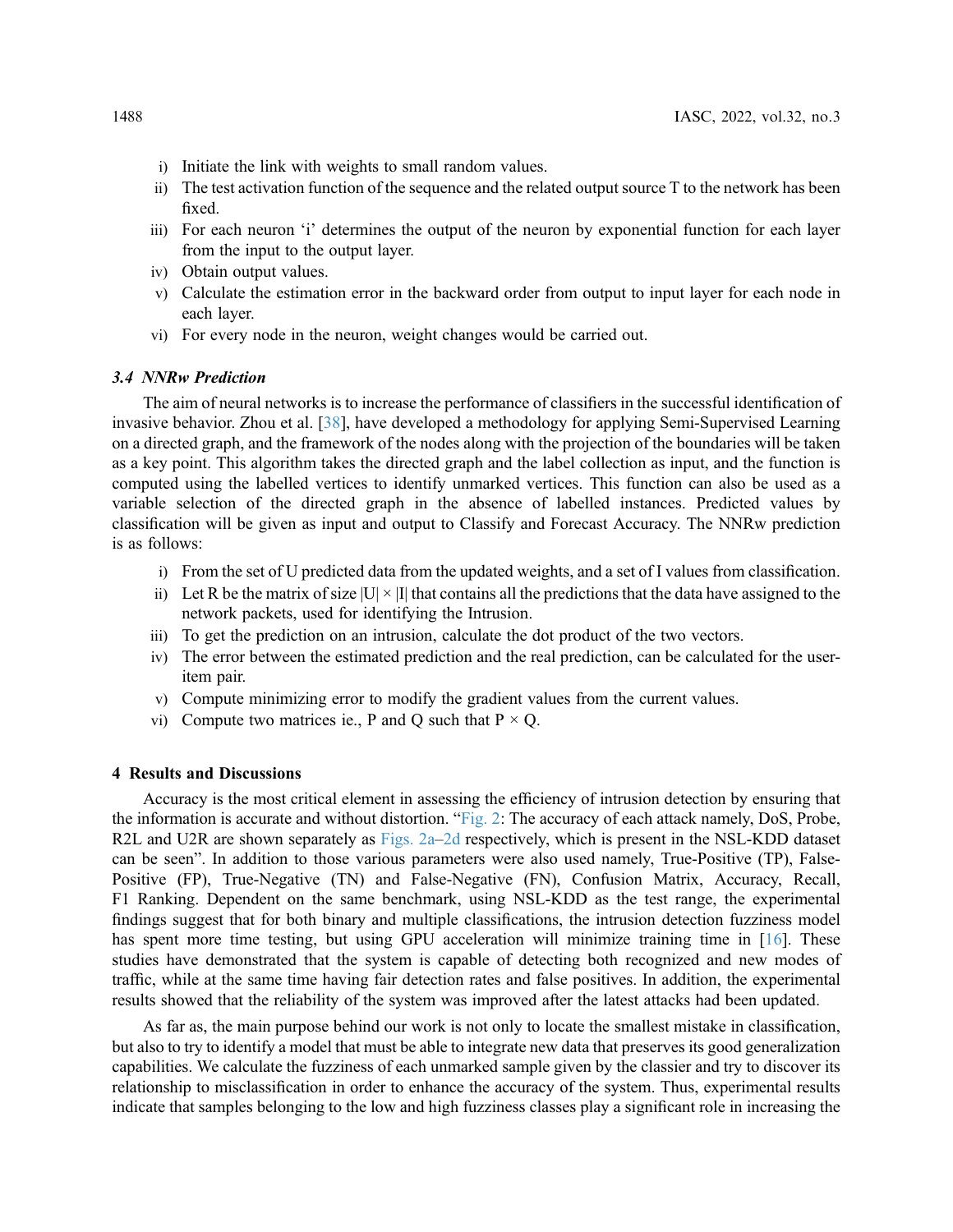accuracy of the IDSs. Based on the results, the accuracy of our proposed KDDTest algorithm was max. Precision achieved by Tavallaee et al. [\[27](#page-13-10)], where similar classifiers were used to achieve precision on both test datasets. [Fig. 3](#page-11-0): The contrast of results between the various attacks by using the NNRw classifier and fuzzy.

<span id="page-10-0"></span>

Figure 2: Shows the accuracy metrics for (a) Accuracy of DoS attack, (b) Accuracy of probe attack, (c) Accuracy of R2L attack and (d) Accuracy of U2R attack using Matplotlib, stratified K fold, cross validation score and recursive feature elimination

Furthermore, a performance comparison of various classifiers was performed in R using the same NSL-KDD dataset including testing and training data. J48 algorithm (J48), Naive Bayes Algorithm (NB), NB Tree (NBT), Random Forest (RF), Random Tree (RT), Multi-Layer Perceptron (MLP), and Support Vector Machine (SVM) were among the classifiers used. These accuracies were compared to those of Forward propagation and Backpropagation (FP & BP) and Fuzzy-based NNRw. [Fig. 4:](#page-11-1) This shows the Performance comparison between the multiple classifiers and the test of our methodology and obtains the accuracy of using the NSL-KDD dataset by using various classifiers and fuzzy.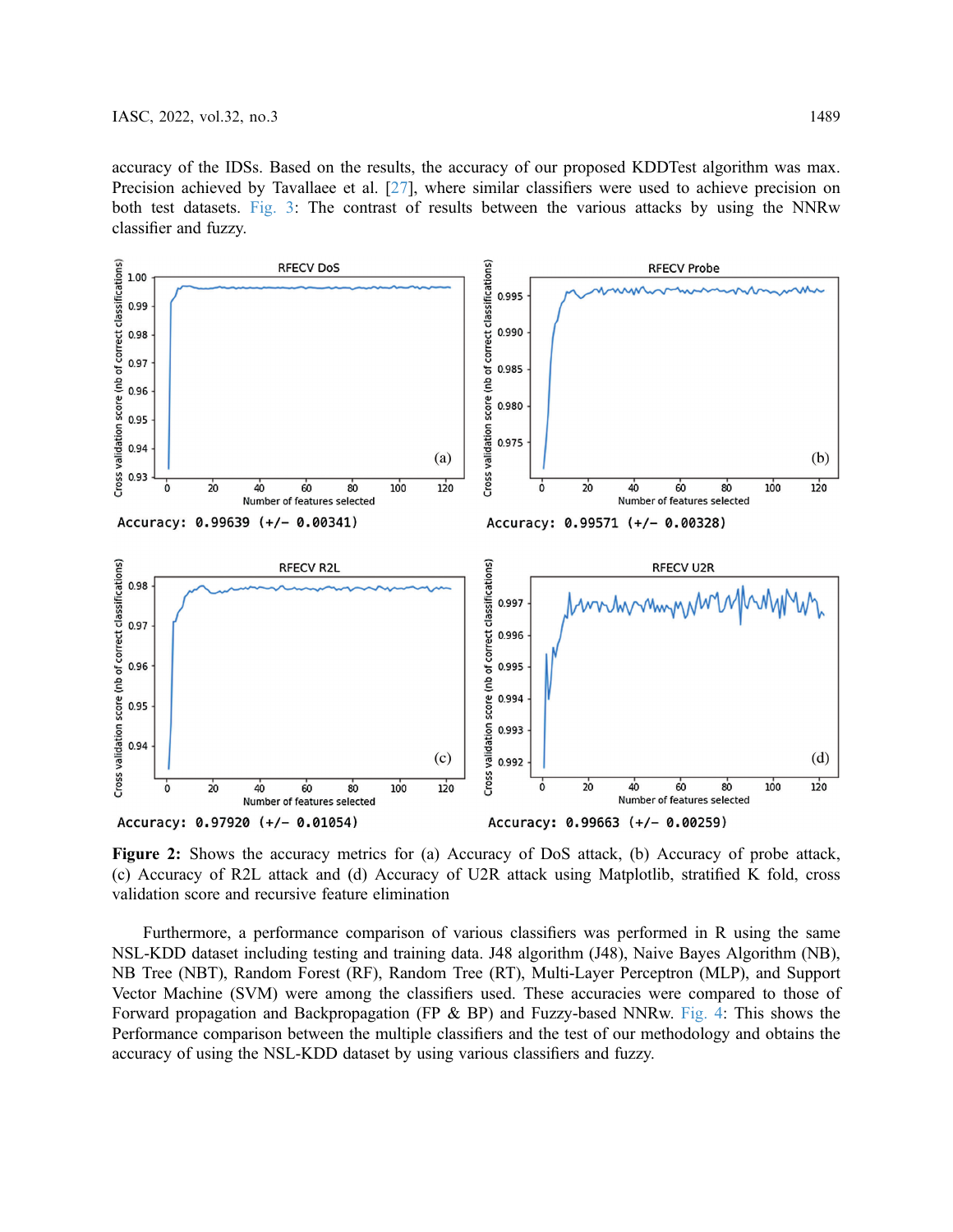<span id="page-11-0"></span>

<span id="page-11-1"></span>Figure 3: Shows the test of our methodology and obtains the accuracy of using the NSL-KDD dataset for different attacks by using the NNRw classifier and fuzzy



Figure 4: Shows the performance comparison between the multiple classifiers and the test of our methodology and obtains the accuracy of using the NSL-KDD dataset by using various classifiers and fuzzy

# 5 Conclusion

Not only does this fuzzy based architecture have a high potential for model intrusion detection, it also has a lower accuracy for both binary and multi-class classifications and with some false-positive rates. In the context of a multi-class NSL-KDD data set classification task, as opposed to a fuzzy-based Intrusion Detection System. The Fuzziness-based IDS model can quickly improve both the precision of intrusion detection and the ability to recognize the type of intrusion. The proposed IDS is an adaptive strategy that provides the opportunity to detect proven and novel attacks and to modify them on the basis of new feedback from human experts in a costeffective manner. Research has found that all of the recommended approaches do marginally better than the conventional approach to complete retraining where the scale of the instruction range is surpassed. Experiments have demonstrated that the device is capable of recognizing both recognized and novel categories of traffic, while at the same time having reasonable identification rates and false positives.

In addition, Future research will concentrate on model performance with other characteristics, as well as other additional preprocessing and false classification approaches, and experimental results showed that the device's reliability improved after the most recent attacks were updated in the Signature database. We will continue to focus on minimizing training time using GPU acceleration in future experiments, preventing gradients from bursting, bypassing, learning of new noise in the data and vanishing and learning Long Short-Term Memory networks (LSTM) such as Bidirectional Recurrent Neural Network (Bi-RNN) performance classification in the area of intrusion detection. Larger sized network packets will be processed and large sized dataset will be with more kernels and deeper architectures can be generated by using more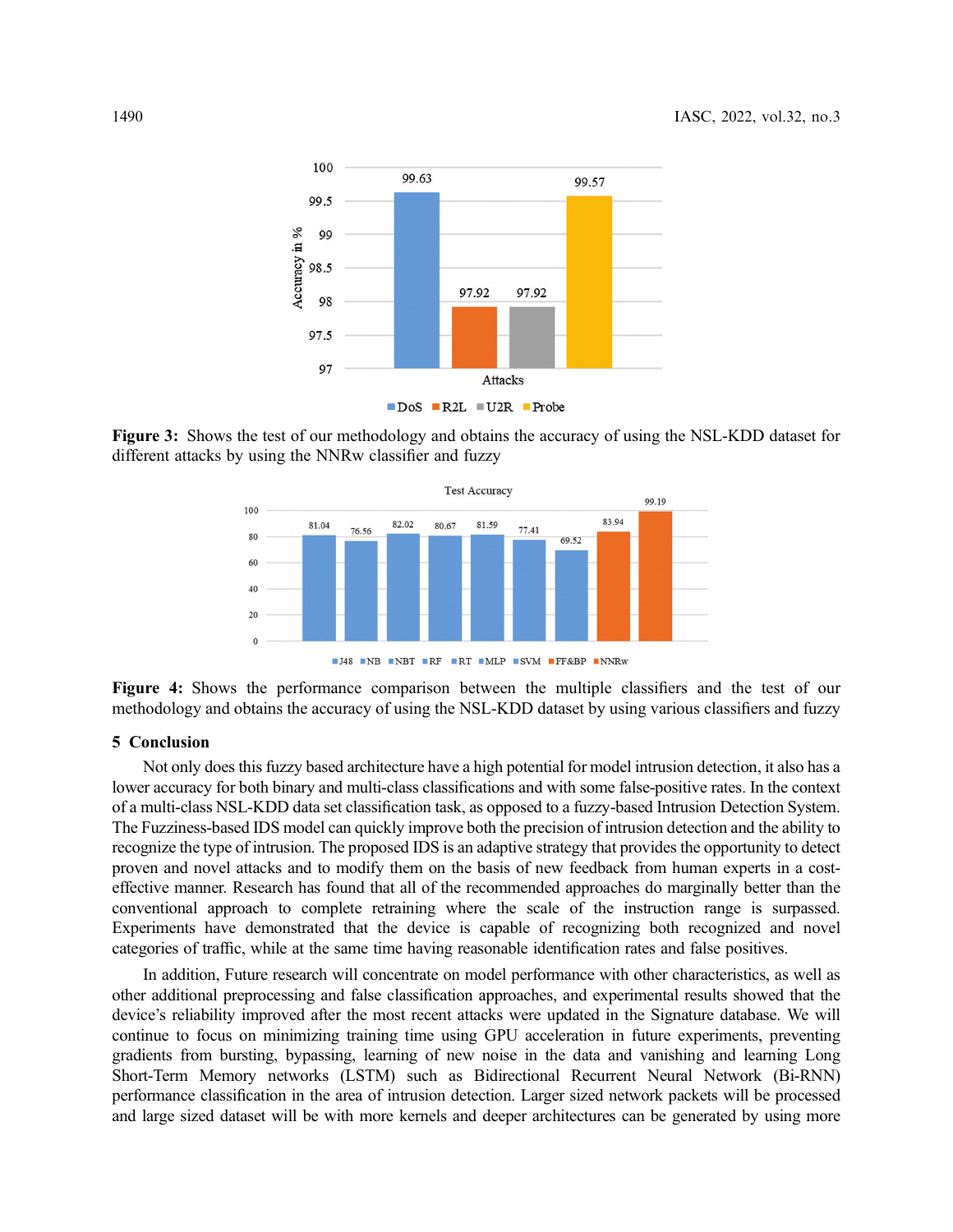number of CPU or single CPU with more processing power. Spatial and anatomical correlation of network packets is taken as prior information for processing the data. So, we have planned to develop the model for training and classifying the intruder effectively by using Generalized Adversarial Networks which will be used for the effective synthesis of potential features from the database with comparable types of threats, as well as the model's detection effectiveness with a lower false-positive rate.

Acknowledgement: The authors would like to thank the editors and reviewers for their review and recommendations.

Funding Statement: The authors received no specific funding for this study.

Conflicts of Interest: The authors declare that they have no conflicts of interest to report regarding the present study.

#### References

- <span id="page-12-0"></span>[1] C. Yin, Y. Zhu, J. Fei and X. He, "Deep learning approach for intrusion detection using recurrent neural networks," IEEE Access, vol. 5, pp. 21954–21961, 2017.
- <span id="page-12-1"></span>[2] C. Chen, Y. Gong and Y. Tian, "Semi-supervised learning methods for network intrusion detection," in *Proc. of* IEEE Int. Conf. on Systems, Man and Cybernetics, Singapore, pp. 2603–2608, 2008.
- <span id="page-12-2"></span>[3] R. A. R. Ashfaq, X. Z. Wang, J. Z. Huang, H. Abbas and Y. L. He, "Fuzziness based semi-supervised learning approach for intrusion detection system," Information Sciences, vol. 378, no. 1, pp. 484–497, 2017.
- <span id="page-12-3"></span>[4] Y. LeCun, Y. Bengio and G. Hinton, "Deep learning," Nature, vol. 521, no. 7553, pp. 436–444, 2015.
- [5] A. Fujino, N. Ueda and K. Saito, "A hybrid generative/discriminative classifier design for semi-supervised learning," Transaction of the Japanese Society for Artificial Intelligence vol. 21, no. 3, 301–309, 2006.
- <span id="page-12-4"></span>[6] G. B. Huang, L. Chen and C. K. Siew, "Universal approximation using incremental constructive feedforward networks with random hidden nodes," IEEE Transactions on Neural Networks, vol. 17, no. 4, pp. 879–892, 2006.
- <span id="page-12-5"></span>[7] S. Al-Sharhan, F. Karray, W. Gueaieb and O. Basir, "Fuzzy entropy: A brief survey," Proc. of IEEE Int. Conf. on Fuzzy Systems, vol. 3, pp. 1135–1139, 2001.
- <span id="page-12-6"></span>[8] L. A. Zadeh, "Probability measures of fuzzy events," Journal of Mathematical Analysis and Applications, vol. 23, no. 2, pp. 421–427, 1968.
- <span id="page-12-7"></span>[9] W. J. Chen, Y. H. Shao and N. Hong, "Laplacian smooth twin support vector machine for semi-supervised classification," International Journal of Machine Learning and Cybernetics, vol. 5, no. 3, pp. 459–468, 2014.
- <span id="page-12-8"></span>[10] P. Bermejo, L. de la Ossa, J. A. Gamez and J. M. Puerta, "Fast wrapper feature subset selection in high dimensional datasets by means of filter re-ranking," Journal of Knowledge Based Systems, vol. 25, no. 1, pp. 35–44, 2012.
- <span id="page-12-9"></span>[11] E. S. M. Alfya and F. N. A. Obeidat, "A multicriterion fuzzy classification method with greedy attribute selection for anomaly-based intrusion detection," The 9th Int. Conf. on Future Networks and Communications (FNC-2014), vol. 34, pp. 55–62, 2014.
- <span id="page-12-10"></span>[12] F. Kuang, W. Xu and S. Zhang, "A novel hybrid KPCA and SVM with GA model for intrusion detection," Applied Soft Computing, vol. 18, no. 10, pp. 178–184, 2014.
- <span id="page-12-11"></span>[13] R. R. Reddy, Y. Ramadevi and K. V. N. Sunitha, "Effective discriminant function for intrusion detection using SVM," in Proc. of Int. Conf. on Advances in Computing, Communications and Informatics, Jaipur, India, IEEE Conference, pp. 1148–1153, 2016.
- <span id="page-12-12"></span>[14] W. Li, P. Yi, Y. Wu, L. Pan and J. Li, "A new intrusion detection system based on KNN classification algorithm in wireless sensor network," Journal of Electrical and Computer Engineering, vol. 2014, no. 5, pp. 153–160, 2014.
- <span id="page-12-13"></span>[15] M. H. Bhuyan, D. K. Bhattacharya and J. K. Kalita, "Network anomaly detection: Methods, systems and tools," IEEE Communication Surveys and Tutorials, vol. 16, no. 1, pp. 303–336, 2014.
- <span id="page-12-14"></span>[16] B. Ingre and A. Yadav, "Performance analysis of NSL-KDD dataset using ANN," in in proc. of Int. Conf. on Signal Processing and Communication Engineering Systems, Guntur, India, IEEE, Conference, pp. 92–96, 2015.